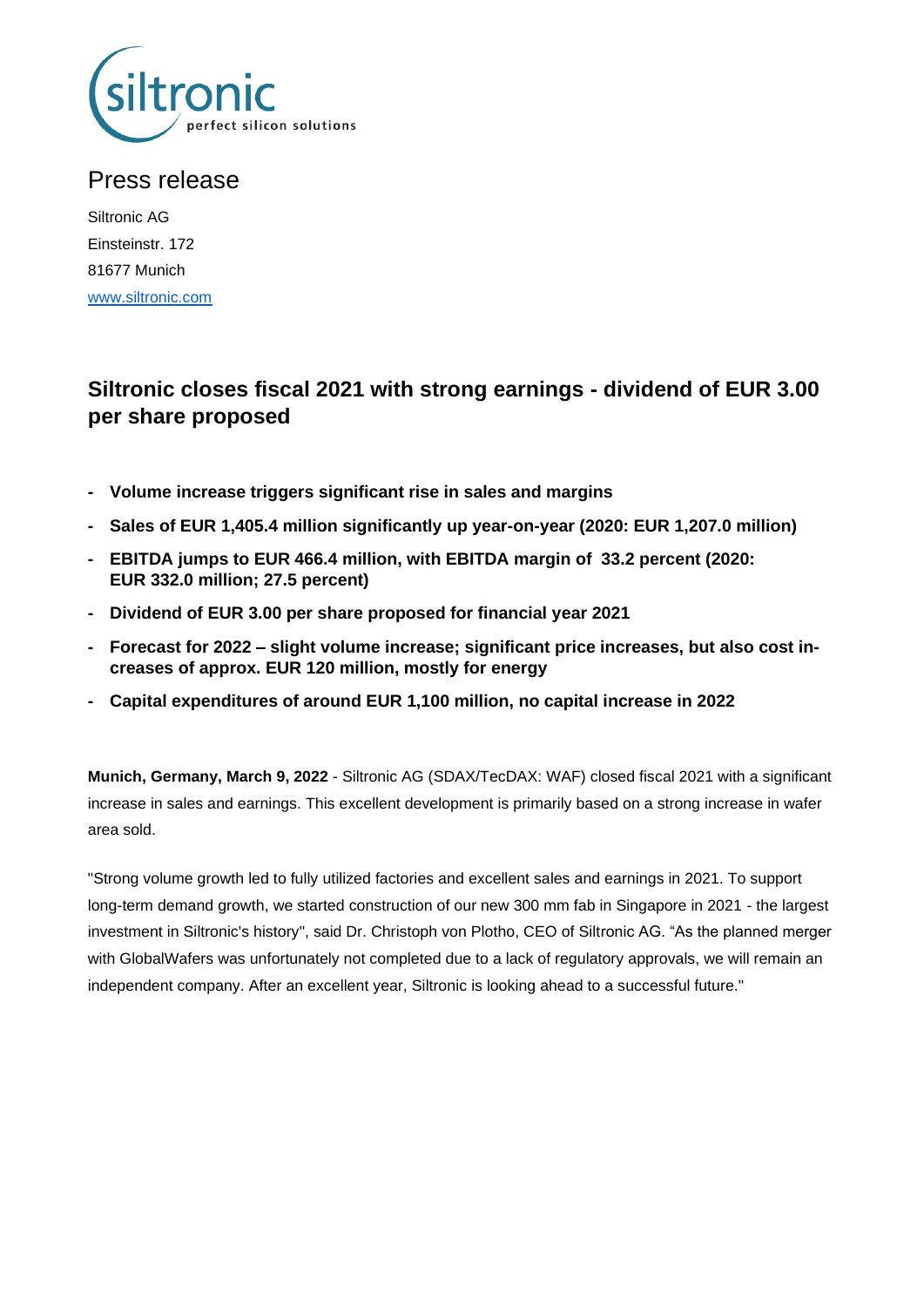

#### **Business development in 2021**

|                                                                          |                                          |         |         | Change        |         |         |         | Change                    |               |
|--------------------------------------------------------------------------|------------------------------------------|---------|---------|---------------|---------|---------|---------|---------------------------|---------------|
|                                                                          |                                          | 2021    | 2020    |               | Q4 2021 | Q3 2021 |         | Q4 2020 Q4 to Q3 Q4 to Q4 |               |
| Sales                                                                    | in EUR<br>million<br>in $%$              | 1,405.4 | 1,207.0 | 198.4<br>16.4 | 376.6   | 371.6   | 284.5   | 5.0<br>1.3                | 92.1<br>32.4  |
| Cost of sales                                                            | $\overline{in}$ EUR<br>million<br>in $%$ | 964.2   | 867.5   | 96.7<br>11.1  | 248.2   | 252.6   | 211.7   | $-4.4$<br>$-1.7$          | 36.5<br>17.2  |
| <b>Gross profit</b>                                                      | in EUR<br>million<br>in %                | 441.2   | 339.5   | 101.7<br>30.0 | 128.4   | 119.0   | 72.8    | 9.4<br>7.9                | 55.6<br>76.4  |
| Gross margin                                                             | in %                                     | 31.4    | 28.1    |               | 34.1    | 32.0    | 25.6    |                           |               |
| <b>EBITDA</b>                                                            | in EUR<br>million<br>in %                | 466.4   | 332.0   | 134.4<br>40.5 | 143.7   | 122.9   | 67.2    | 20.8<br>16.9              | 76.5<br>113.8 |
| EBITDA margin                                                            | in $%$                                   | 33.2    | 27.5    |               | 38.2    | 33.1    | 23.6    |                           |               |
| Depreciation, amorti-<br>zation and impairment<br>less reversals thereof | in EUR<br>million                        | 149.5   | 139.8   | 9.7           | $-34.5$ | $-39.0$ | $-38.8$ | 4.5                       | 4.3           |
| <b>EBIT</b>                                                              | in EUR<br>million<br>in %                | 316.9   | 192.2   | 124.7<br>64.9 | 109.2   | 83.9    | 28.4    | 25.3<br>30.2              | 80.8<br>284.5 |
| <b>EBIT</b> margin                                                       | in $%$                                   | 22.5    | 15.9    |               | 29.0    | 22.6    | 10.0    |                           |               |
| <b>Financial result</b>                                                  | in EUR<br>million                        | 1.5     | $-3.0$  | 4.5           | $-0.6$  |         | 1.4     | $-0.6$                    | $-2.0$        |
| <b>Result before income</b><br>taxes                                     | in EUR<br>million<br>in %                | 318.3   | 189.2   | 129.1<br>68.2 | 108.6   | 83.9    | 29.8    | 24.7<br>29.4              | 78.8<br>264.4 |
| Income taxes                                                             | in EUR<br>million                        | $-28.7$ | $-2.4$  | $-26.3$       | $-14.9$ | $-10.3$ | 11.1    | $-4.6$                    | $-26.0$       |
| Tax rate                                                                 | in %                                     | 9       | 1       |               | 14      | 12      | $-37$   |                           |               |
| <b>Result for the period</b>                                             | in EUR<br>million<br>in %                | 289.6   | 186.8   | 102.8<br>55.0 | 93.7    | 73.6    | 40.9    | 20.1<br>27.3              | 52.8<br>129.1 |
| Earnings per share                                                       | in EUR                                   | 8.44    | 5.36    | 3.08          | 2.79    | 2.15    | 1.17    | 0.64                      | 1.63          |

Siltronic AG's sales of EUR 1,405.4 million in 2021 were more than 16 percent up on the previous year (2020: EUR 1,207.0 million). Strong demand and persistently high investment in digitization as well as catchup effects from 2020 led to a significant increase in wafer area sold. This strong volume growth more than offset the negative impact of the euro's appreciation against the US dollar. Cost increases, particularly for energy and freight, dampened these positive effects in H2 2021.

Cost of sales increased to EUR 964.2 million due to the larger sales volume. However, the increase of EUR 96.7 million over the previous year was well below the volume increase. In addition, higher scheduled depreciation and rising electricity prices and a weaker euro had a negative impact in H2 2021. Cost reduction programs helped to contain these cost increases.

Consequently, gross margin increased from 28.1 percent in 2020 to 31.4 percent.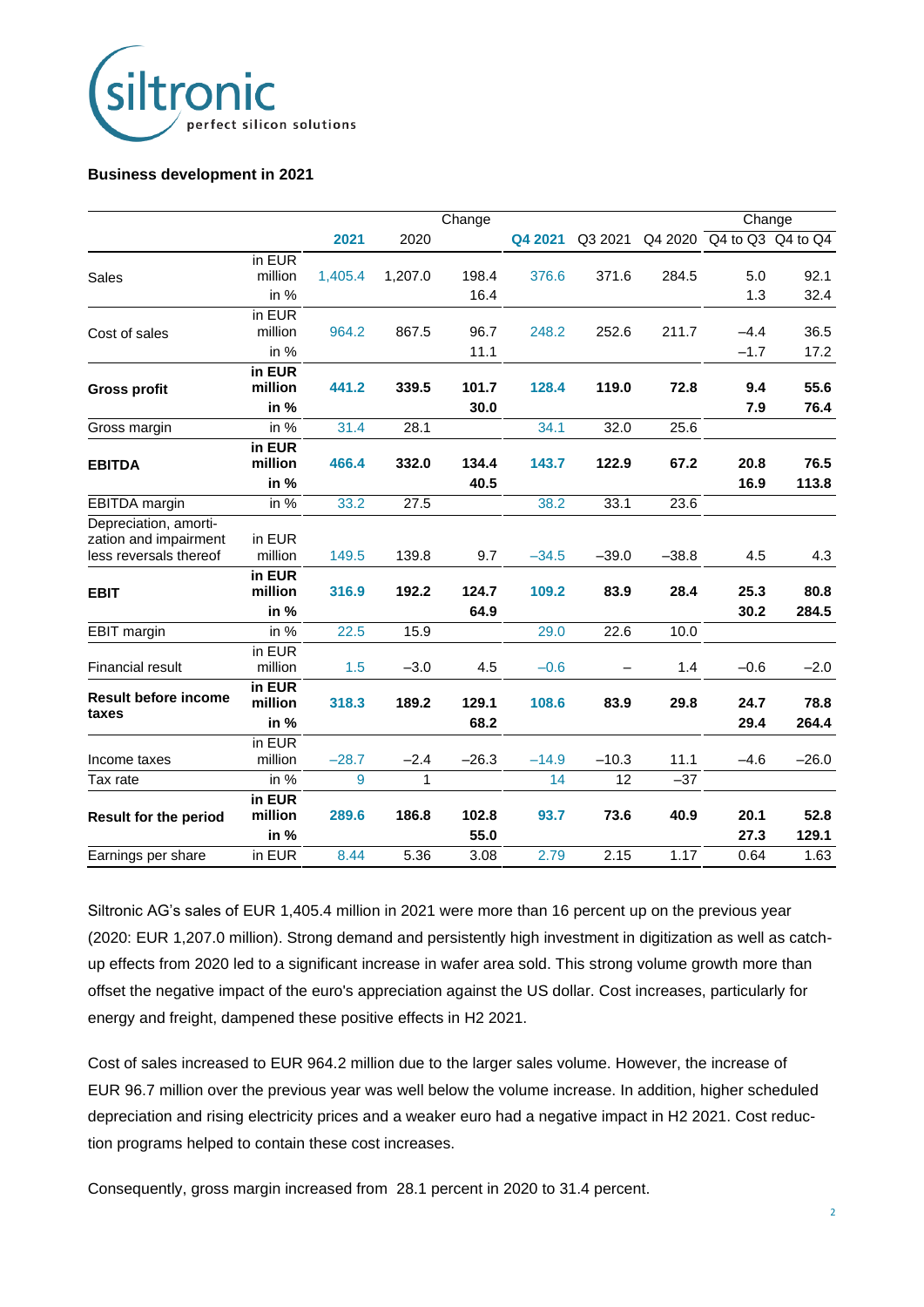

EBITDA of EUR 466.4 million was 40.5 percent higher than in the previous year (EUR 332.0 million). EBITDA margin reached 33.2 percent (2020: 27.5 percent). Again, the main reasons were the significant increase in wafer area sold and reduced manufacturing costs per wafer area.

EBITDA in 2021 was reduced by a net EUR 6.3 million resulting from the non-execution of the tender offer by GlobalWafers, while EBITDA for the prior year was reduced by a net EUR 12.1 million. Disregarding these effects, EBITDA for 2021 would have been EUR 460 million, compared to EUR 344 million for 2020. EBITDA margin would have climbed from 28.5 percent in the prior year to 32.7 percent in 2021, equivalent to an increase of 4 percentage points.

Earnings before interest and taxes (EBIT), at EUR 316.9 million improved significantly compared to the previous year (2020: EUR 192.2 million). This was also due to higher scheduled depreciation. There was also a write-up on a production building, which is included in other operating income.

The Group tax rate in 2021 was 9 percent, compared to 1 percent in 2020. In both years (2020 and 2021), Siltronic benefited from government programs to promote investment and the creation of skilled jobs, which are linked to tax advantages.

Result for the period increased from EUR 186.8 million to EUR 289.6 million. Of this amount, 253.3 million euros (2020: 160.8 million euros) is attributable to Siltronic AG shareholders. Earnings per share were EUR 8.44, compared with EUR 5.36 in the previous year.

### **Development of net cash flow and net financial assets**

| In EUR million                                                        | 2021     |        | 2020 Change    |
|-----------------------------------------------------------------------|----------|--------|----------------|
| Cash flow from operating activities                                   | 501.1    | 236.7  | 264.4          |
| Proceeds/payments for capital expenditure including intangible assets | $-392.5$ | -204.7 | $-187.8$       |
| Free cash flow                                                        | 108.6    | 32.0   | 76.6           |
| Cash-effective change in customer prepayments                         | $-106.9$ |        | $45.4 - 152.3$ |
| Net cash flow                                                         | 1.7      | 77.4   | $-75.7$        |

In 2021, Siltronic invested EUR 425.6 million in property, plant and equipment and intangible assets. This includes investments in epitaxy capacities, capabilities (equipment and production processes for future technical specifications), the expansion of the crystal pulling hall in Freiberg and the construction of the new 300 mm factory in Singapore. These extensive investments will strengthen Siltronic's position as one of the technology leaders.

The construction of the new factory in Singapore will be financed to a large extent by existing liquidity, future cash flows and prepayments from important customers. In addition, loans and bonds will be placed on a manageable scale. There will be no capital increase in 2022.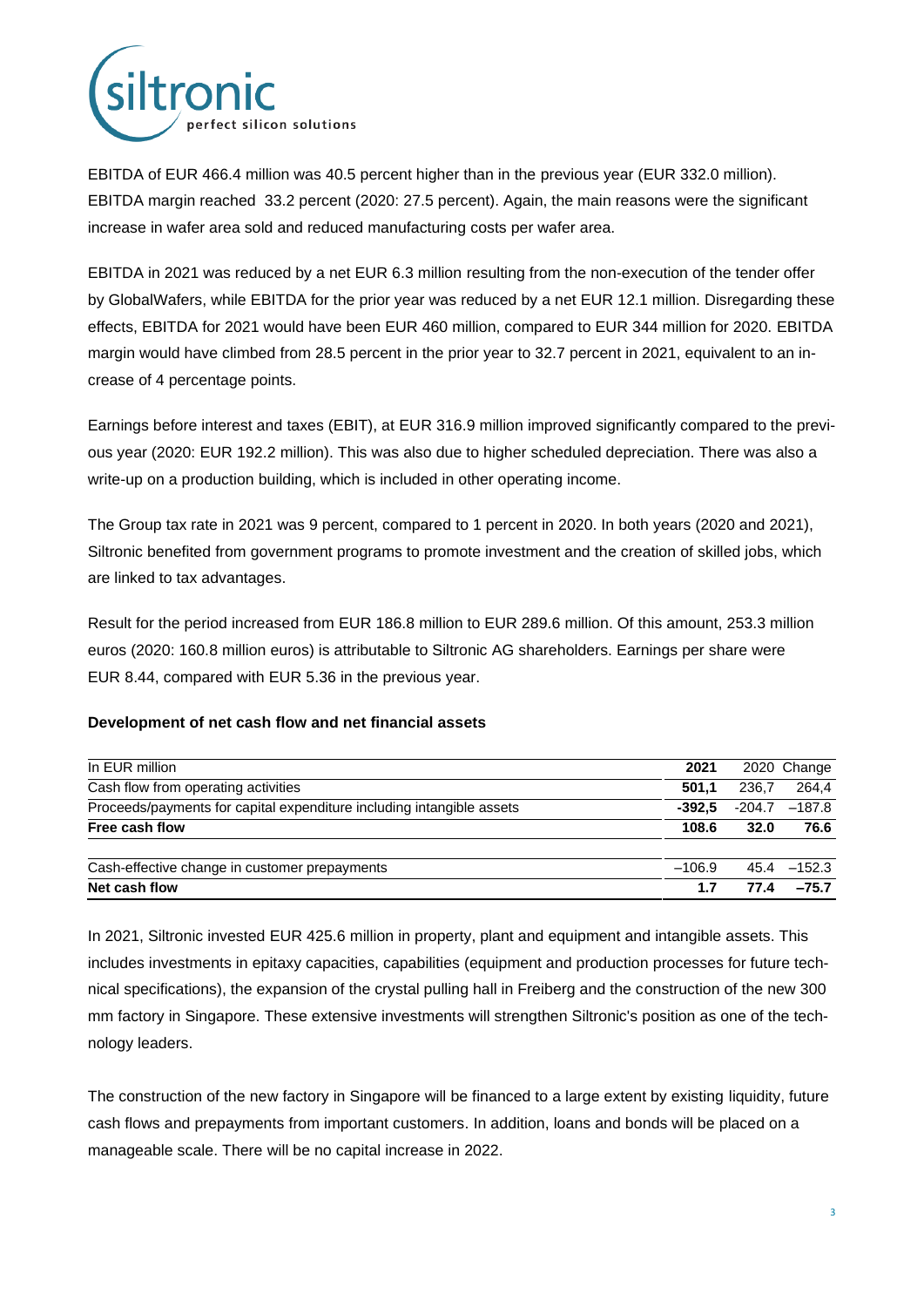

Net cash flow in 2021 was positive at EUR 1.7 million, but significantly below the prior year amount of EUR 77.4 million, and thus in line with expectations.

Net financial assets increased to EUR 572.9 million (2020: EUR 499.2 million) due to the very favorable cash flow from operating activities and the receipt of customer prepayments despite the dividend payment of EUR 60 million.

# **Dividend of EUR 3.00 per share proposed**

Based on the business results, the Executive Board and Supervisory Board of Siltronic AG will propose a dividend of EUR 3.00 per share for 2021 to the Annual General Meeting on May 5, 2022. This corresponds to a dividend payment of 90 million euros and a payout ratio of almost 40 percent.

# **Forecast 2022 - persistently strong demand and lingering uncertainty**

Siltronic AG had a very good start into 2022. The company is experiencing high wafer demand and continues to plan for very high utilization of production capacity.

Persisting uncertainties due to geopolitical and global economic developments, most notably the current events in Ukraine and the ongoing effects of the Corona pandemic, make it difficult to issue a forecast for Siltronic AG, as macroeconomic effects associated with these developments are still difficult to assess. The company currently anticipates a slight increase in sales volumes of less than 4 percent in 2022, with continued high utilization of production capacities. Significantly rising sales prices in invoice currency are offset by significant inflation-related cost increases of about 120 million euros, which cannot be mitigated by cost-cutting programs.

Assuming significantly rising prices in invoice currency, we expect sales to rise by 15 to 22 percent compared to the previous year.

EBITDA margin is expected to improve to approximately 34 to 37 percent. Rising unit costs, especially for electricity, raw materials and supplies, will have a negative impact on EBITDA margin.

Despite higher depreciation, Siltronic expects a significant increase in EBIT.

The tax rate is expected between 10 and 15 percent. Earnings per share should increase significantly. The company plans to invest around 1,100 million euros in 2022. Around two thirds of this will go into the construction of the new factory in Singapore. Other key areas will be the expansion of the crystal pulling hall and epitaxy capacity in Freiberg, as well as measures to improve capability for new design rules. In view of the substantial capital expenditures, net cash flow is expected to be significantly negative. Depreciation will rise to around EUR 185 million.

"Geopolitical issues, persistent disruptions in global supply chains, and the further development of the Corona pandemic continue to present uncertainties, which are difficult to forecast in terms of their economic impact. However, looking at the continuing megatrends in the semiconductor industry, we expect demand for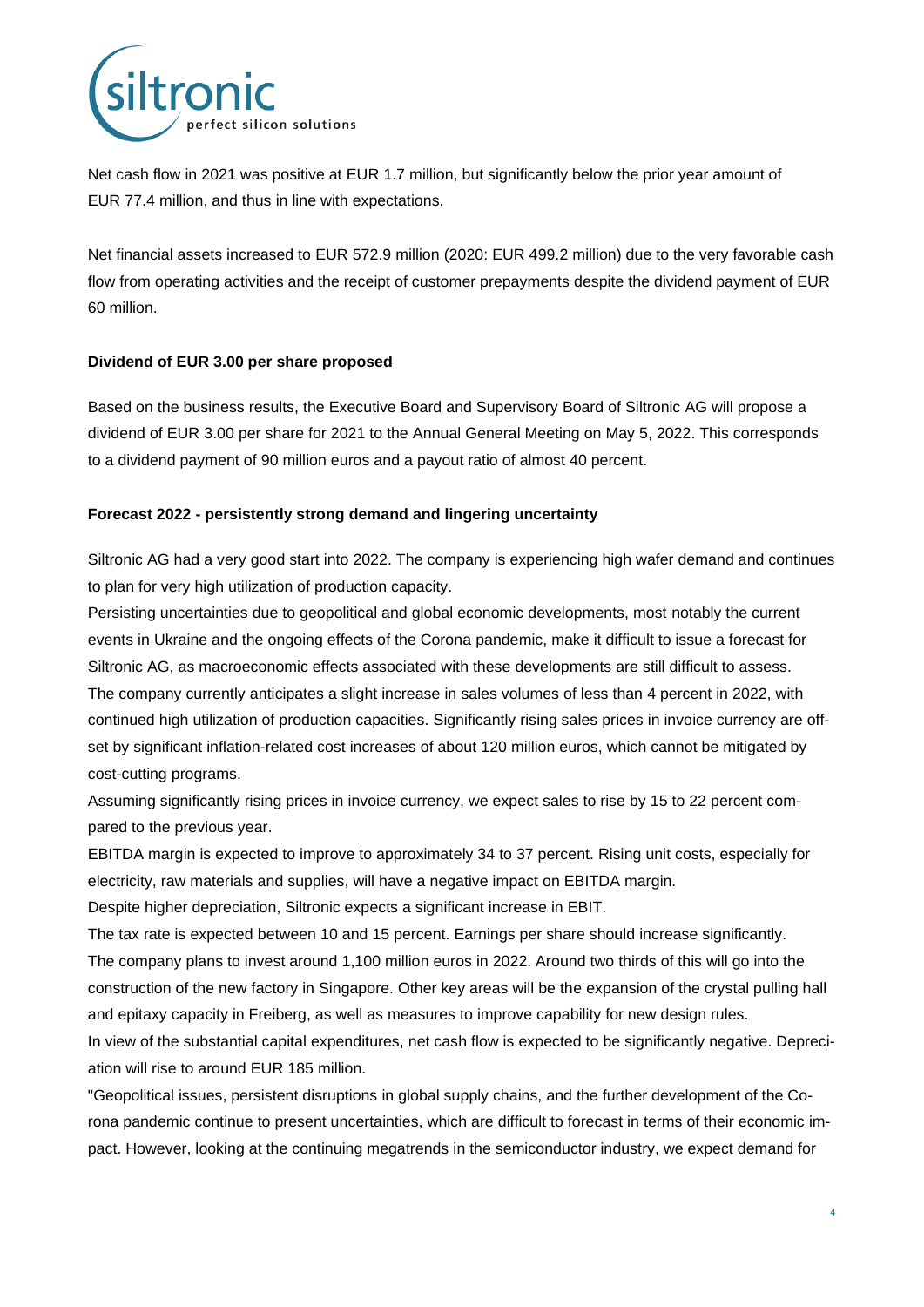

silicon wafers to rise in the medium and long term, although growth may be subject to fluctuations. For 2022, we expect demand to stay strong and we plan for high production utilization," says von Plotho.

## **Siltronic AG – Financial figures 2021**

| <b>Profit and loss statement</b>                                               |            |         |         |                |                |                |                |         |
|--------------------------------------------------------------------------------|------------|---------|---------|----------------|----------------|----------------|----------------|---------|
|                                                                                |            |         |         | Q <sub>4</sub> | Q <sub>3</sub> | Q <sub>2</sub> | Q <sub>1</sub> | Q4      |
| In EUR million                                                                 |            | 2021    | 2020    | 2021           | 2021           | 2021           | 2021           | 2020    |
| <b>Sales</b>                                                                   |            | 1.405.4 | 1.207.0 | 376.6          | 371.6          | 341.1          | 316,1          | 284.5   |
| <b>EBITDA</b>                                                                  |            | 466.4   | 332.0   | 143.7          | 122.9          | 108.0          | 91,7           | 67.2    |
| <b>EBITDA</b> margin                                                           | $\%$       | 33.2    | 27.5    | 38.2           | 33.1           | 31.7           | 29.0           | 23.6    |
| <b>EBIT</b>                                                                    |            | 316.9   | 192.2   | 109.2          | 83.9           | 69.6           | 54,2           | 28.4    |
| EBIT margin                                                                    | $\%$       | 22.5    | 15.9    | 29.0           | 22.6           | 20.4           | 17.2           | 10.0    |
| Result for the period                                                          |            | 289.6   | 186.8   | 93.7           | 73.6           | 64.0           | 58.4           | 40.9    |
| Earnings per share                                                             | <b>EUR</b> | 8.44    | 5.36    | 2.79           | 2.15           | 1.83           | 1,67           | 1.17    |
| Capital expenditure and net cash flow                                          |            |         |         |                |                |                |                |         |
| Capital expenditure in property, plant and<br>equipment, and intangible assets |            | 425.6   | 187.6   | 281.8          | 54.1           | 52.8           | 36.9           | 58.2    |
| Net cash flow                                                                  |            | 1.7     | 77.4    | $-139.6$       | 70.1           | 43.3           | 27,9           | $-18.9$ |
|                                                                                |            |         |         |                |                |                |                |         |

| <b>Statement of financial position</b> |                  |                  |
|----------------------------------------|------------------|------------------|
| In EUR million                         | Dec. 31,<br>2021 | Dec. 31,<br>2020 |
| Total assets                           | 2,455.4          | 1.919.4          |
| Equity                                 | 1.318.8          | 871.8            |
| Equity ratio<br>%                      | 53.7             | 45.4             |
| Net financial assets                   | 572.9            | 499.2            |

### **Conference call for analysts and investors**

The Executive Board of Siltronic AG will hold a conference call with analysts and investors on March 9, 2022 at 10:00 a.m. (CET). The conference will be streamed on the Internet. The audio webcast will be available on Siltronic's website as live stream and on-demand.

The current investor presentation, the annual report 2021 and the press release are also published on the Siltronic website.

## **Financial Calendar:**

| May 5, 2022      | <b>Annual General Meeting</b> |
|------------------|-------------------------------|
| May 10, 2022     | Q1 2022 Quarterly Statement   |
| July 29, 2022    | Interim Report 2022           |
| October 28, 2022 | Q3 2022 Quarterly Statement   |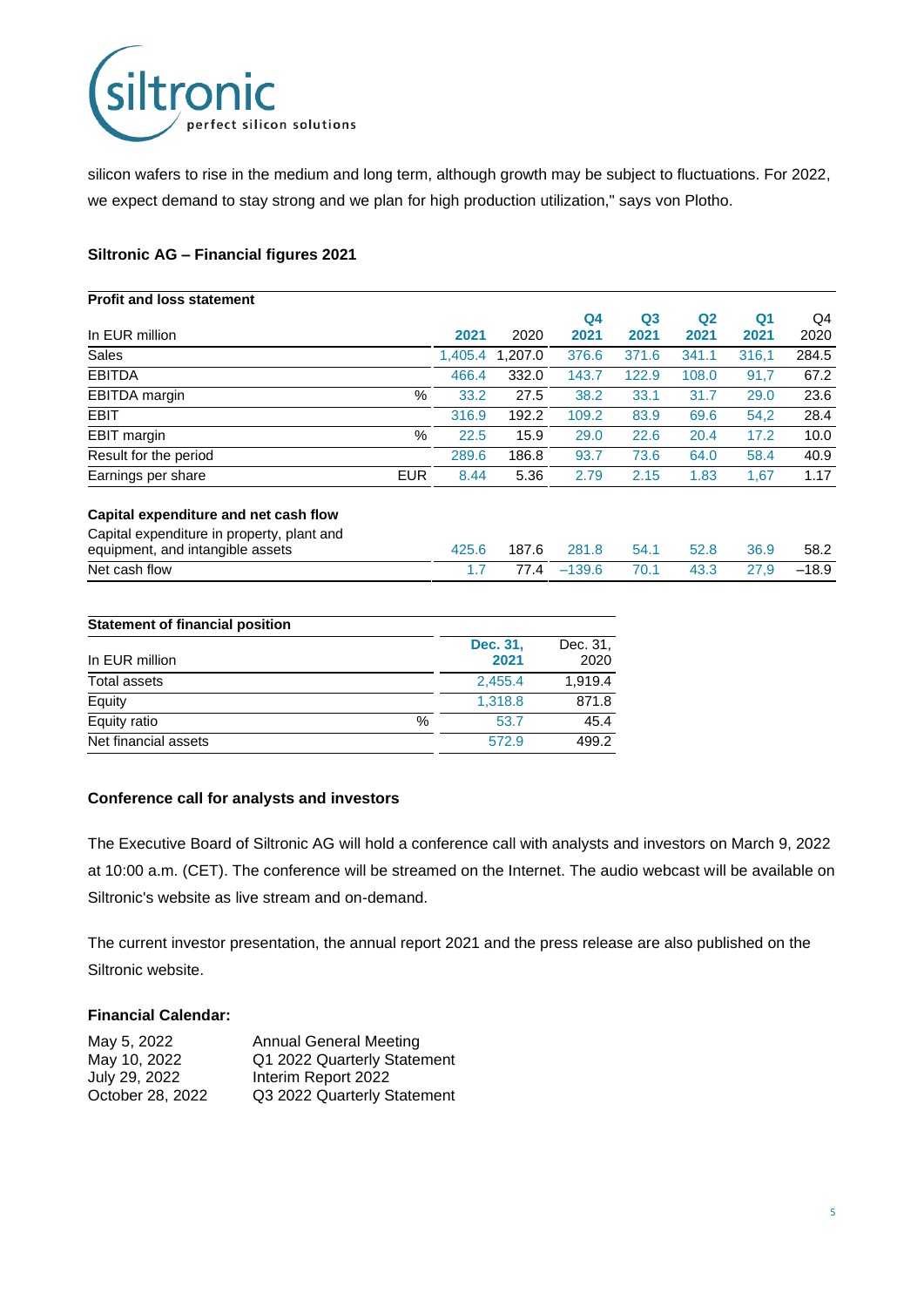

#### **Contact:**

Dr. Rupert Krautbauer Head of Investor Relations & Communications Tel.: +49 (0)89 8564 3133 Email: [investor.relations@siltronic.com](mailto:investor.relations@siltronic.com)

# **Company profile:**

Siltronic is one of the world's largest manufacturers of hyperpure silicon wafers and partner to many leading semiconductor companies. The company operates production sites in Asia, Europe and the USA. Siltronic develops and manufactures silicon wafers in diameters of up to 300 mm. Silicon wafers form the basis for modern microelectronics and nanoelectronics and are a key component in semiconductor chips driving computers, smart phones, navigation systems and many other applications. Siltronic AG employs around 4,100 people and has been a stock-listed company in Germany (Prime Standard) since 2015. The Siltronic AG stock is listed on both the SDAX and TecDAX.